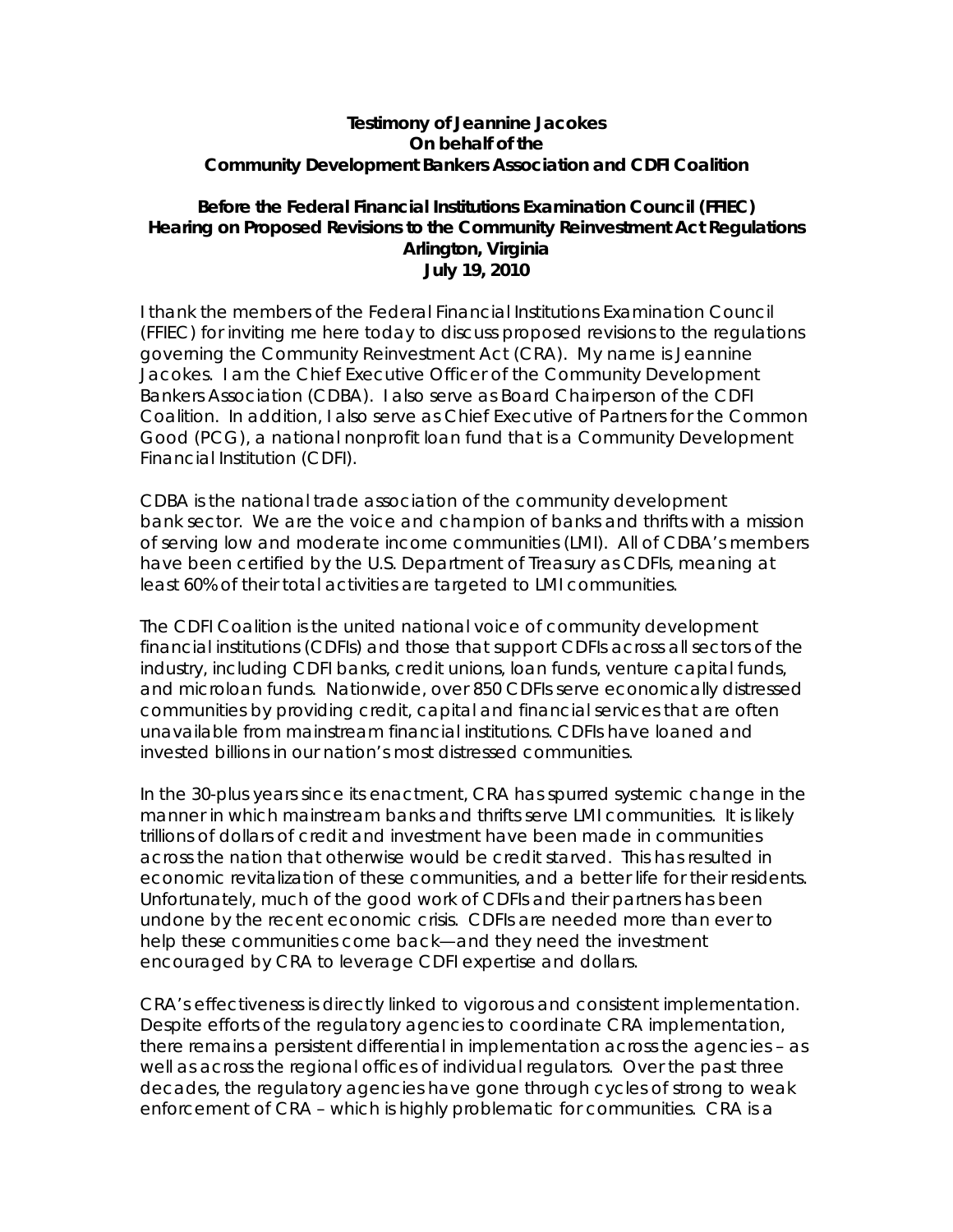critical component of national economic policy and security. We need consistently enforced implementation if CRA is to contribute to the well being of LMI communities and their residents.

Over the past two-plus years, CRA has been under unfair assault by those who wish to shift the blame for the financial meltdown from Wall Street to low income neighborhoods and people. The truth, however, stands in direct contrast to those assertions. Defaults on subprime lending are widely recognized as the one of the most significant underlying causes of the financial meltdown. Research by the Federal Reserve Bank of San Francisco found that loans issued in CA by banks subject to CRA were half as likely to end up in foreclosure as loans issued by independent mortgage companies not covered by CRA. A 2008 analysis by the Board of Governors of the Federal Reserve System further found that only 6 percent of all higher-priced loans in 2006 (peak of the subprime originations) were made by CRA-covered institutions or their affiliates to lower-income borrowers or neighborhoods in their assessment areas. A 2010 analysis by the University of North Carolina's Center for Community Capital found that mortgage borrowers obtaining loans through special lending programs (including CRA) targeted to low- and moderate-income (LMI) purchasers were estimated to be 70% less likely to default on their loans than borrowers with subprime loans.

The bottom line is – CRA is essential to the health of our county's LMI communities, and banks do quality lending under CRA. From that starting point, we need to look forward and identify how CRA can become a more effective tool to: (1) promote direct lending, investments and services in LMI communities; and (2) forge partnerships with CDFIs to reach deeper into under served communities. Many of the witnesses today will focus their comments on the former. Thus, my remarks today will focus on the latter -- how CRA can support the critical work of mission focused CDFIs.

# **I. Investments in and Partnerships with CDFIs**

CRA is the back bone of the CDFI industry's strategy to engage mainstream banks and thrifts in the work we do. Mainstream banks support our lending by providing deposits and loans that we use for relending, to borrowers that mainstream banks cannot reach as effectively as CDFIs. Mainstream banks also provide CDFIs with equity in the form of grants and as shareholders. Without CRA, the CDFI industry today would be a fraction of its current size and the scale of its lending and impact correspondingly reduced. This investment by mainstream banks in CDFIs has been consistently successful and, in the case of debt, repaid according to its terms. Working with CDFIs has been a win-win strategy for mainstream banks because it provides a way to reach hard-to-serve market niches and support innovation in the community development sector. Any revisions to CRA need to focus on supporting and encouraging CDFI partnerships.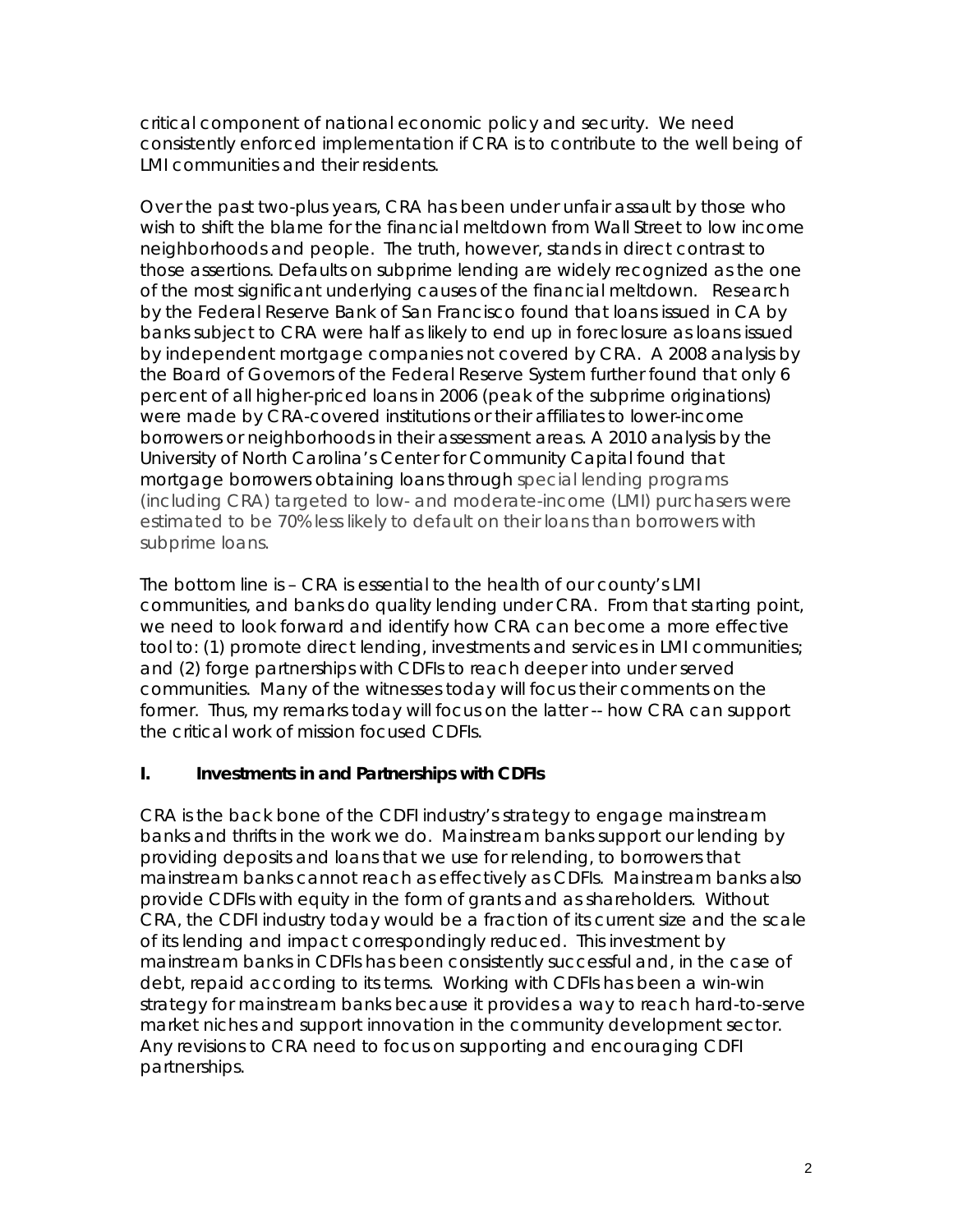Mainstream banks are also needed as partners with CDFIs on the transaction level. The CDFIs are often the gap financiers, with mainstream banks providing a significant portion of debt on projects. Without CRA, many of these deals would never happen because CDFIs individually and as an industry are not big enough to address all community development needs alone. Conversely, the on-theground and programmatic knowledge of CDFIs, as well as our ability to attract government and philanthropic funds, is a critical complement to the funds and expertise mainstream banks bring to these transactions. Thus, a strong CRA is needed to both engage mainstream banks and help CDFIs grow and do more in their communities.

- Put CDFIs on Equal Footing: All financial support provided to CDFIs should be explicitly eligible for CRA consideration. Within Interagency guidance materials, investments and deposits in minority- and womenowned banks and thrifts, and low income credit unions are explicitly listed as eligible CRA activities without regard to the geography were these institutions work. We applaud the regulatory agencies for recognizing the important contributions of these financial institutions. The entire CDFI field needs to be on equal footing and our important work recognized.
- Rewarding Effort and Impact: CRA should reward banks that provide concessionary pricing, longer term support, or other favorable terms on deposits and investments in and loans to CDFIs. Similarly, banks that work with CDFIs to develop innovative products and services for LMI markets should be recognized more explicitly and strongly in the evaluation process. While the regulations state that "innovative or complex" activities will receive consideration, implementation has not been adequate. CRA implementation is currently strongly focused on measuring the number and dollar amount of transactions. This focus has the unintended consequence of creating disincentives for mainstream banks to: (1) provide longer term financing, which would reduce liquidity risk and asset-liability management challenges for CDFIs with demand for long term loans, but only short term money to lend; or (2) engage in transactions that are highly impactful, but may take years to put together and involve multiple financing sources. Implementation of CRA should be amended to reward mainstream banks for providing support to CDFIs in manner that enables them to meet customer needs in a financially sustainable manner.
- Eliminate Footprint Mismatch: All financial support provided to CDFIs by banks should be explicitly eligible for CRA consideration regardless of whether a CDFI is located in and/or serves the same service area as its mainstream bank investor(s). As currently implemented, most banks get: (1) minimal CRA consideration for CDFI related activity outside of their designated assessment areas; and (2) limited consideration for such activities even within assessment areas unless the assessment area receives a full-scope exam. This treatment dissuades mainstream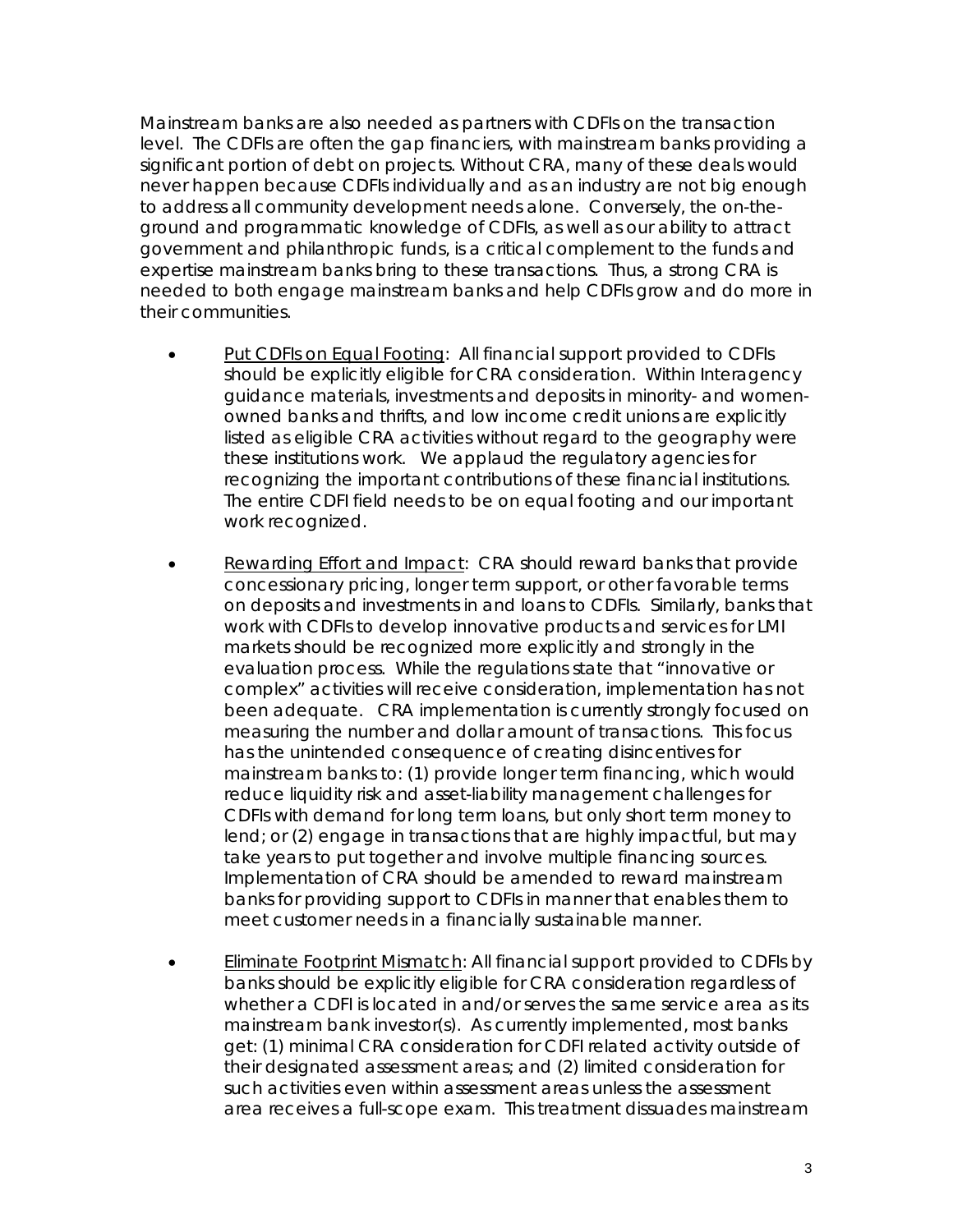banks from supporting CDFIs that are not located directly in their markets and/or principally serve the same geography as the bank. The resultant mismatch means missed opportunities to multiply banks' ability to deliver credit and investments to underserved areas, particularly those whose needs exceed the capacity of local institutions subject to CRA.

- Assessment Areas Should Reflect Real Markets: CRA should cover all broad geographies in which a bank does significant business. In particular, industrial loan companies and wholesale, investment, credit card, or internet based banks should not have local assessment areas. They should be expected to meet community development needs on a national basis, which is more reflective of their actual markets. Given some of the practical limitations on financial institutions that do not have a retail presence in many of the places that are part of their actual markets, regulators should explicitly recognize and give significant weight to investments in and/or partnerships with CDFIs.
- CRA Support for CDFI Liquidity Enhancement Strategies: Over the past 24 months, the liquidity crisis within the broader financial services sector has exacerbated and highlighted the long term challenges of the CDFI industry in managing portfolio liquidity. Unlike the traditional financial services industry, the CDFI field lacks the sufficient institutional infrastructure to manage portfolio liquidity through loan syndications, secondary market sales, and other mechanisms. Efforts to sell securities backed by pools of CDFI originated loans to mainstream banks seeking CRA credit have encountered challenges. For example, examiners have had difficulty in determining how or if to give CRA credit when a bank purchases an interest in a loan pool that may include loans both within and outside of a bank's assessment area. Or, a regulator may give one bank "credit" for a specific loan within a pool, but deny another bank credit for the same loan. As purchasers of the pool, both banks have a fractional interest in all loans and should be given CRA consideration in proportion to their investment in the entire pool. While the regulations permit proportional treatment, implementation both across and within the agencies is inconsistent and often confusing. We urge the regulatory agencies to improve their examiner training and work toward greater consistency.

### **II. Tool to Help CDFIs Subject to CRA Advance Mission**

Among the 862 certified CDFIs nationwide there are 62 CDFI banks and thrifts that are both subject to CRA examinations and are often recipients of support from other banks seeking CRA consideration. Within this group, 45% have "Outstanding" CRA ratings and 55% have "Satisfactory" ratings. This compares to mainstream banks where 16% have an "Outstanding" rating and 80% have a "Satisfactory" rating. CDFI banks are mission driven institutions with a strong focus on their low income communities.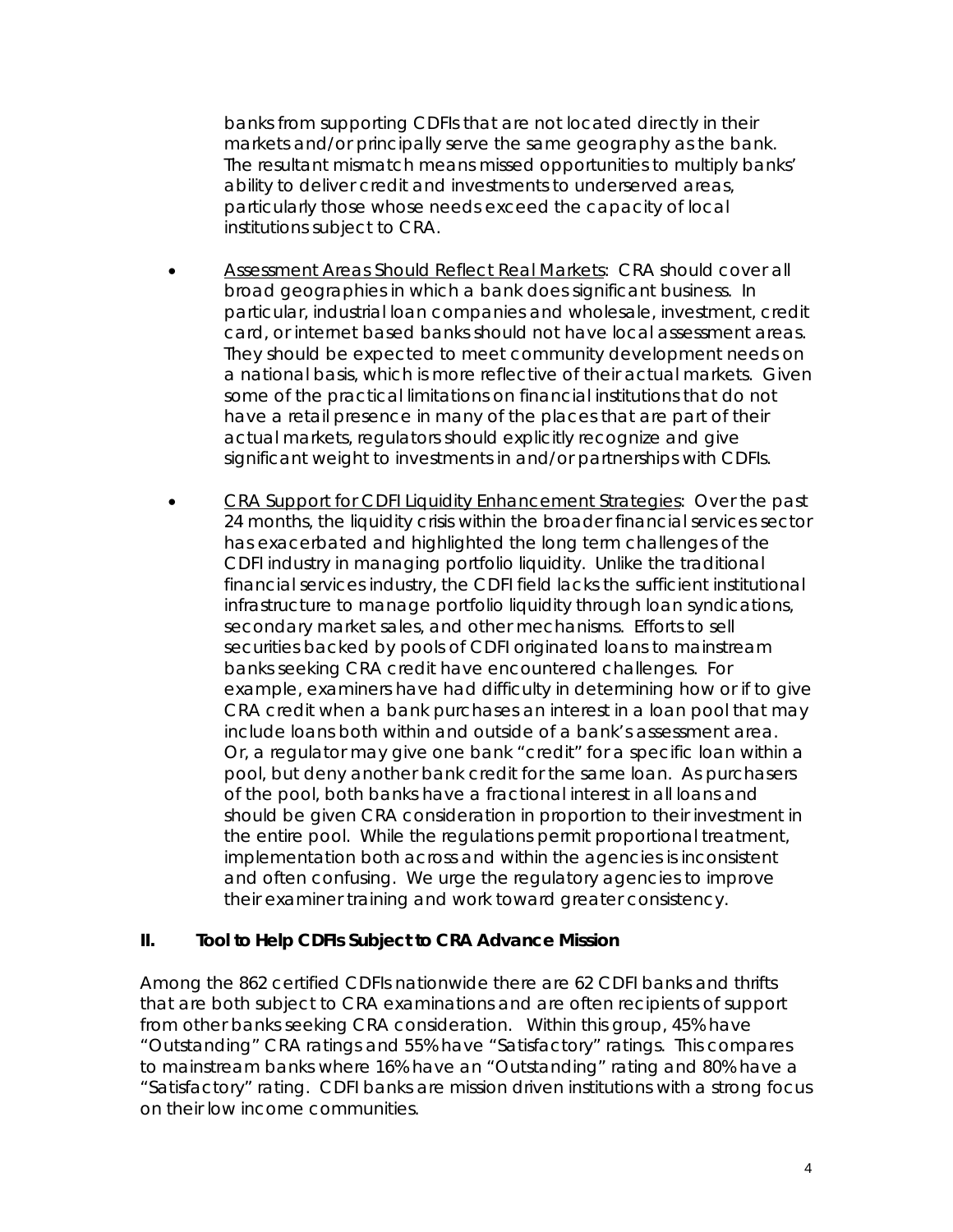CRA implementation needs to be amended to be more efficient and effective in helping CDFI banks to (1) maximize their service and the dollars deployed into LMI communities; and (2) support innovation and impact. We strongly encourage greater integration of CRA requirements with the U.S. Treasury Department's Community Development Financial Institutions Fund (CDFI Fund)'s Programs. We believe the regulatory agencies and LMI communities could benefit from adopting some of the highly effective strategies used by the CDFI Fund to promote access to capital (discussed below). In addition, we urge incorporation of the following changes to CRA:

- Serving New Underserved Communities: The purpose of the 1977 CRA statute is to ensure that credit-worthy borrowers in LMI communities have access to credit as measured by the amount of money flowing into a community. As such, CRA appropriately focuses on whether banks make loans within their designated assessment areas. While CDFI banks seek to maximize their activities within their target markets, we urge for CRA consideration of loans made by CDFI banks within low income census tracts that are outside of a formally designated assessment area. Given their missions, CDFI banks often get demand from borrowers in underserved communities outside of their immediate target markets. Many of these areas are equally unserved. In some cases, these communities may eventually become part of a CDFI bank's formal service area. While such activities are unlikely to constitute a significant portion of a portfolio until they become part of a formal market or assessment area, the activities are often critically important to communities very much in need of responsible finance. By definition as mission based institutions, CDFI banks are highly committed to low income communities (e.g. at least 60% of all of their activities must be targeted to underserved communities). CDFI banks urge the regulators to enable them to receive CRA consideration for all loans in low income census tracts regardless of whether those tracts are currently in the bank's assessment area.
- Community Development Loans: The current Community Development Loan definition is: (1) too narrow to capture the breadth of activities that CDFI banks engage in that create benefits for the community; and (2) highly burdensome to document. For example, the prohibition against classifying loans to businesses with total revenues of \$1 million or greater as CRA eligible should be eliminated or modified to take into consideration impact. Within the LMI communities such larger businesses can generate significant numbers of jobs for residents and create other benefits. We encourage the agencies to eliminate definitions that limit eligibility on high impact activities. We also encourage the agencies to streamline and reduce the documentation burden of demonstrating that a loan has "primary purpose" of community development. In the case of markets served by CDFI banks, nearly all investment is good and generates economic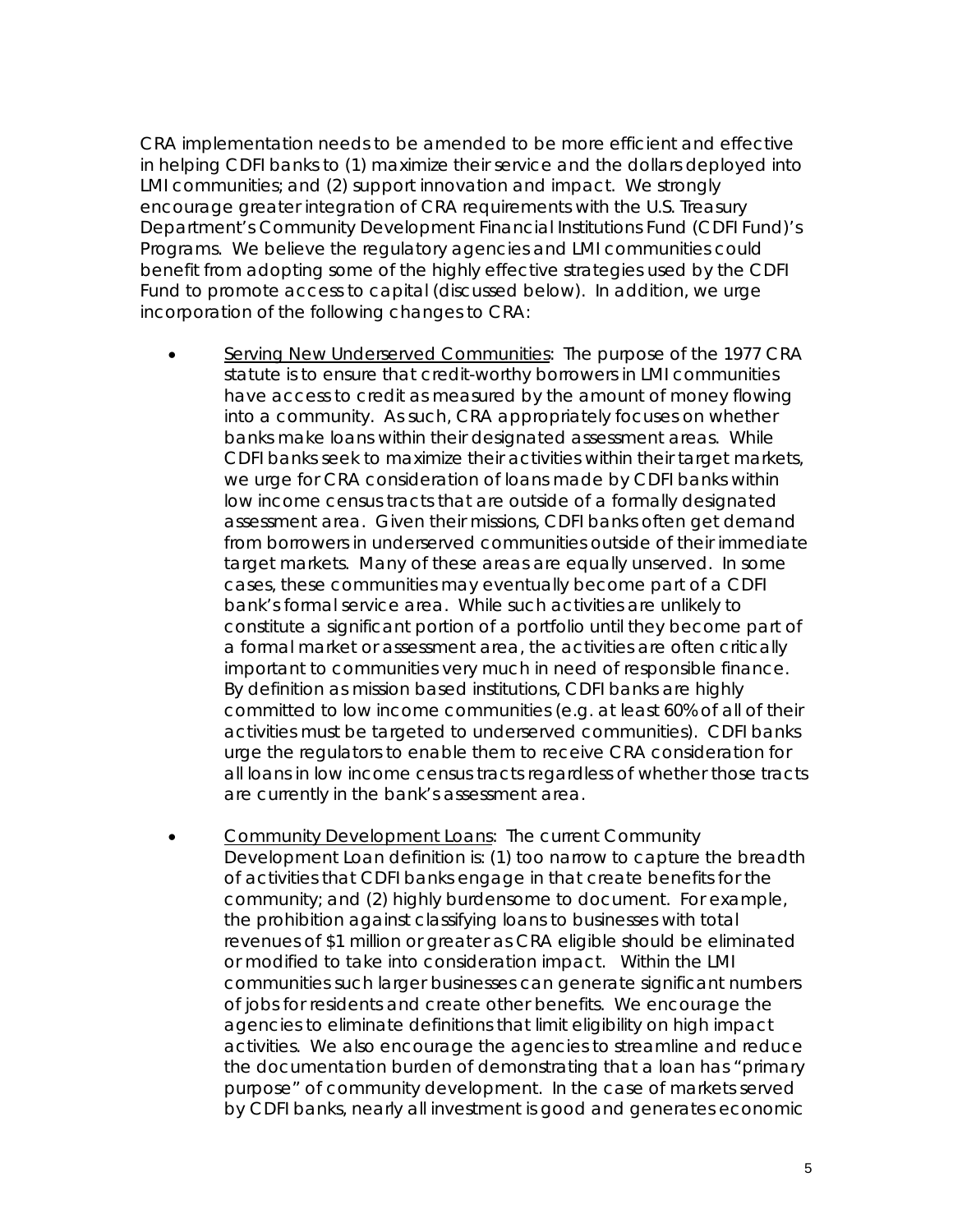activity. It may be more appropriate to develop a list of loan purposes that are inappropriate or harmful to the community (e.g. pawn shops, liquor stores, pay day loans) and prohibit CRA consideration for such activities. This approach is successfully used by the CDFI Fund in its New Market Tax Credit Program (NMTC).

- Rewarding Innovation & Impact: CRA implementation is too heavily focused on quantitative measures of performance at the expense of activities that are innovative and often more beneficial to the community. The regulatory agencies need to balance quantitative with qualitative measures. As noted above, while the regulations state that "innovative or complex" activities will receive consideration, implementation has not been adequate. The CDFI Fund's Bank Enterprise Award (BEA) Program provides a good illustration of a system that is effective at balancing both. Using a system of "priority factors" and "weighted values," the BEA gives greater consideration in its ranking and award calculation process to activities that are more difficult or costly than others, but which create greater community benefits. Regulators should amend CRA implementation to more effectively and clearly reward banks that engage in innovative and/or highly impactful CRA activities.
- Expand Service Test Definition: Regulators should amend the Service Test to give CRA consideration to small banks providing retail products and services – particularly to engage the un- and under-banked into the economic mainstream. Currently, small banks only get CRA credit under the Service Test for their volunteer and grant making activities. Providing alternatives to pay day lenders, pawn shops, and predatory providers of financial services is of critical national importance. Small community based banks are the first line of defense in curbing abusive practices. While all small banks should not be required to provide or report such services, if they undertake these activities, they should be given Service Test credit for them. The BEA Program also provides a model for how to incent banks to engage in developing targeted financial services for underserved populations.
- Support Deposit Raising Strategies: When CRA was enacted it was intended to stop bank "red lining" -- raising deposits in LMI communities without lending back. Today regulators appropriately look at the relationship between deposits raised from LMI communities and the amount reinvested back. This ratio, however, does not give adequate consideration to institutions that raise a multiple of deposits outside of LMI census tracts that are "imported" in to support community development in LMI areas. Operating in places with modest discretionary income and insufficient means to raise deposits, an integral part of the strategy of most CDFI banks is to raise deposits from civic-minded, philanthropic, and socially-motivated individuals and institutions (as well as CRA motivated mainstream banks) to meet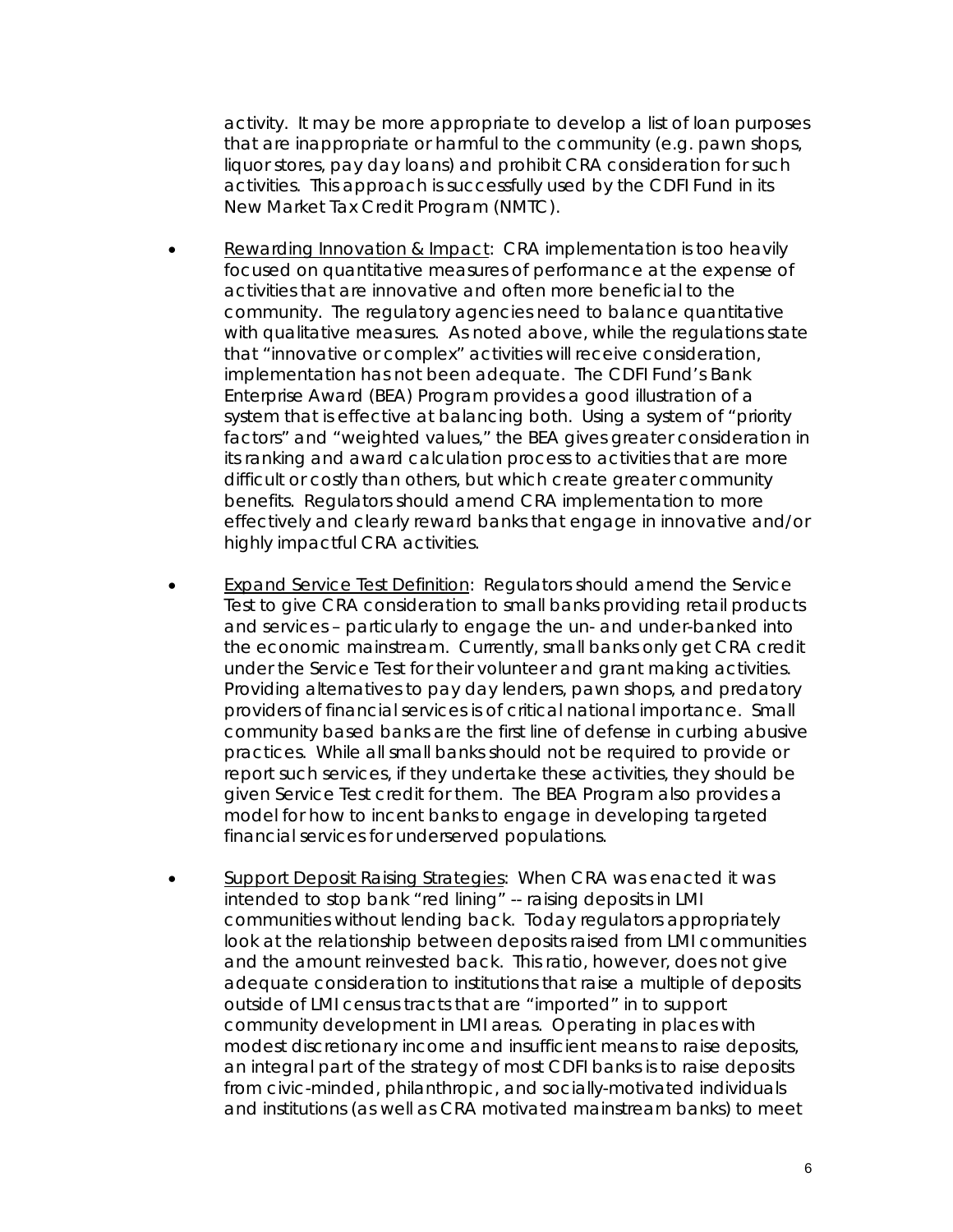the demand for credit in LMI communities. As such, in the case of CDFI banks, we urge that the Service Test be revised to give CRA credit for importing deposits into LMI tracts.

#### **III. Making CRA More Effective in All Communities**

In the three decades since its creation, CRA has been the bedrock of ensuring LMI neighborhoods and people are not shut out of the economic mainstream. The responsibility for promoting an inclusive prosperity by ensuring access to capital, however, should not be borne only by CDFIs and mainstream banks. When CRA was created, the bulk of financial services were delivered through traditional retail branches of locally controlled banks. The financial services industry has changed dramatically with the rise of trillion dollar money center banks, elimination of barriers that prevented non-bank entities from offering a spectrum of financial products and services, and the growing size and influence of capital markets. While the industry has changed, CRA has not kept up.

CRA needs to be updated to reflect the current flow of capital to more diverse sectors of the financial service industry. In the interests of reflecting these broader trends and leveling the playing field, all quarters of the financial services sector (e.g. insurance companies, investment banks, mortgage companies) should share responsibility and have an obligation to ensure that credit worthy people and places are not left out of the economic mainstream.

We believe Congress needs to revisit the statute's focus on CRA evaluations solely in the context of banks, with an enforcement mechanism geared to those seeking to expand by acquiring a bank or branch. Since the statute was enacted, we have learned a great deal about how access to credit is the life blood of economic opportunity to all Americans. Regardless of whether a financial institution is considering expanding or not and whether it has a bank charter or not, it should be obligated serve the entire community of credit worthy customers within its market area.

However, regulators also have a role. As an increasing number of non-bank financial services institutions come under the bank holding company umbrella, we urge bank regulators to maximize CRA's reach within the current statute. CRA examinations need to look both at the activities of the bank and its affiliates to get a true picture of its performance in serving communities. Banks should be given positive consideration for activities undertaken by affiliates that create positive benefits; conversely, if a non-bank affiliate is engaged in delivering products and services that create negative impacts it should be considered in the overall context of the examination.

Finally, we urge that the regulatory agencies enhance their understanding and expertise in community development. Community development needs, deals and partnerships are often complex. Better training is needed for examiners to enable them to understand credit needs of low income communities, effective strategies for reaching under served markets, community development finance